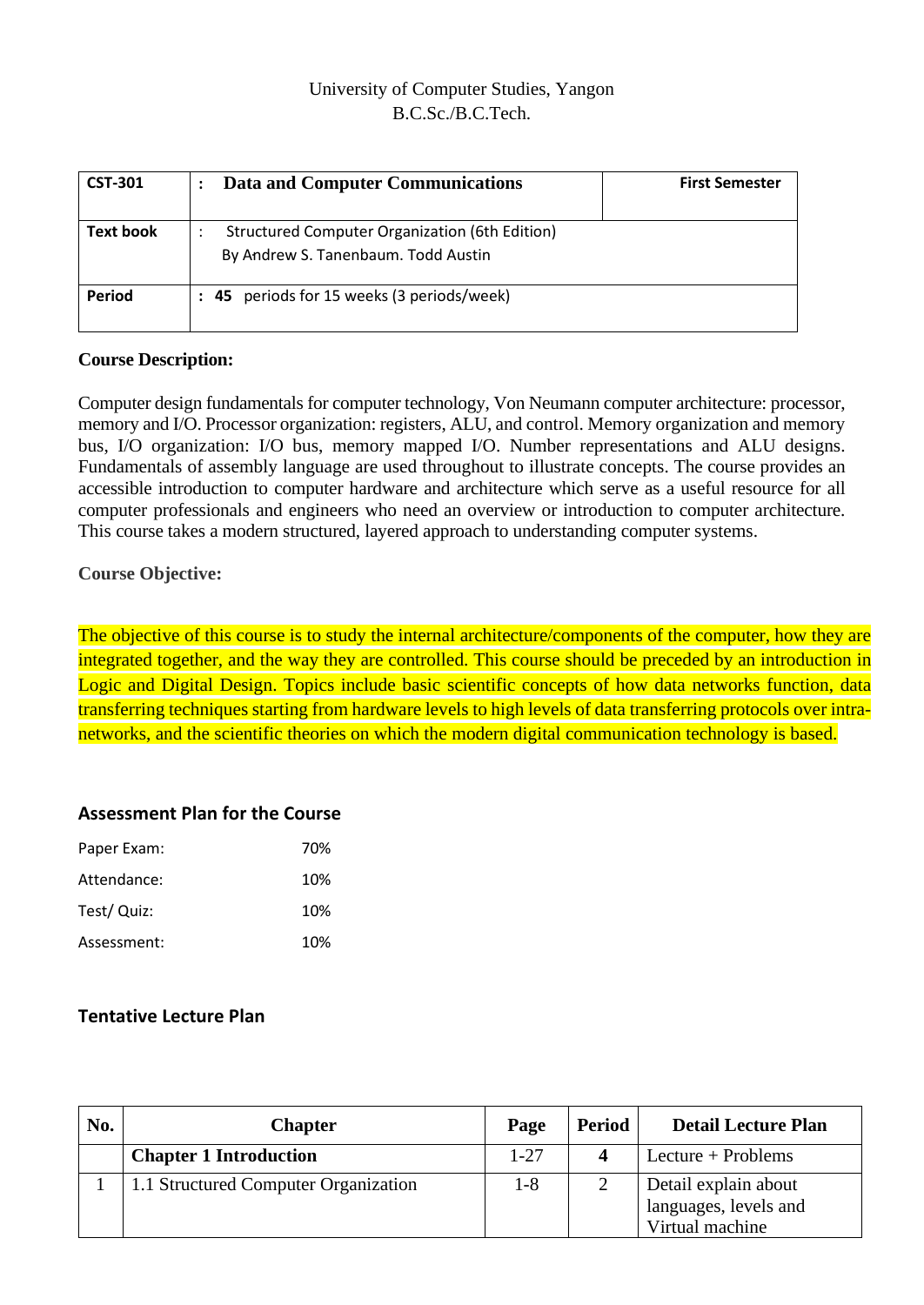| $\overline{2}$ | 1.2 Milestones in Computer Architecture                              | 13-27   |                | $\mathbf{1}$                   |                | Assignment & Discussion                |  |
|----------------|----------------------------------------------------------------------|---------|----------------|--------------------------------|----------------|----------------------------------------|--|
| $\overline{3}$ | Problems                                                             | 52-54   |                | $\mathbf{1}$                   |                | No.1,3,7                               |  |
|                | <b>Chapter 3 The Digital Logic Level</b>                             | 147-201 |                | 15                             |                |                                        |  |
| $\overline{4}$ | 3.1 Gates and Boolean Algebra                                        | 147-157 |                | $\overline{2}$                 |                | Just known                             |  |
|                | 3.1.1 Gates                                                          |         |                |                                |                | Assignment & Discussion                |  |
|                | 3.1.2 Boolean Algebra                                                |         |                |                                |                |                                        |  |
|                | 3.1.3 Implementation of Boolean Functions                            |         |                |                                |                |                                        |  |
|                | 3.1.4 Circuit Equivalence                                            |         |                |                                |                |                                        |  |
| 5              | 3.2 Basic Digital Logic Circuits                                     | 158-169 |                | $\overline{2}$                 |                | Detail explain                         |  |
|                | 3.2.1 Integrated Circuits                                            |         |                |                                |                |                                        |  |
|                | 3.2.2 Combinational Circuits                                         |         |                |                                |                |                                        |  |
|                | 3.2.3 Arithmetic Circuits                                            |         |                |                                |                |                                        |  |
|                | 3.2.4 Clocks                                                         |         |                |                                |                |                                        |  |
| 6              | 3.3 Memory                                                           | 172-180 |                | 3                              |                | Detail explain                         |  |
|                | 3.3.2 Flip-Flops                                                     |         |                |                                |                |                                        |  |
|                | 3.3.3 Registers                                                      |         |                |                                |                |                                        |  |
|                | 3.3.4 Memory Organization                                            |         |                |                                |                |                                        |  |
|                | 3.3.5 Memory Chips                                                   |         |                |                                |                |                                        |  |
| $\overline{7}$ | 3.4 CPU Chips and Buses                                              | 185-191 |                | 3                              |                | Detail explain                         |  |
|                | 3.4.1 CPU Chips                                                      |         |                |                                |                |                                        |  |
|                | 3.4.2 Computer Buses                                                 |         |                |                                |                |                                        |  |
|                | 3.4.3 Bus Width                                                      |         |                |                                |                |                                        |  |
| 8              | 3.4.4 Bus Clocking                                                   | 191-201 |                | $\mathbf{1}$                   |                | Detail explain                         |  |
|                | 3.4.5 Bus Arbitration                                                |         |                |                                |                |                                        |  |
|                | 3.4.6 Bus Operation                                                  | 237-241 |                | $\mathbf{1}$<br>$\overline{2}$ |                |                                        |  |
| 9              | Problems & Assignments                                               |         |                |                                |                | No.1,13,15,16,17,18,21,24,<br>25,26,35 |  |
| 10             | Tutorial (Chapter 1 and 3)                                           |         |                | $\mathbf{1}$                   |                |                                        |  |
|                |                                                                      | 243-323 |                | 17                             |                |                                        |  |
|                | <b>Chapter 4 The Micro-architecture level</b>                        |         |                |                                |                |                                        |  |
| 11             | 4.1 An Example Micro-architecture                                    | 243-258 |                | $\overline{4}$                 |                | Detail explain                         |  |
|                | 4.1.1 The Data Path                                                  |         |                |                                |                |                                        |  |
|                | 4.1.2 Microinstructions<br>4.1.3 Microinstruction Control: The Mic-1 |         |                |                                |                |                                        |  |
| 12.            |                                                                      | 258-267 |                | $\overline{3}$                 |                |                                        |  |
|                | 4.2 An Example ISA: IJVM<br>4.2.1 Stacks                             |         |                |                                |                | Detail explain                         |  |
|                | 4.2.2 The IJVM Memory Model                                          |         |                |                                |                |                                        |  |
|                | 4.2.3 The IJVM Instruction Set                                       |         |                |                                |                |                                        |  |
|                | 4.2.4 Compiling Java to IJVM                                         |         |                |                                |                |                                        |  |
|                |                                                                      |         |                |                                |                |                                        |  |
| No.            | <b>Chapter</b>                                                       | Page    |                | <b>Period</b>                  |                | <b>Detail Lecture Plan</b>             |  |
| 13             | 4.3 An Example Implementation                                        |         | 267-282        |                                | $\overline{2}$ | Detail explain                         |  |
|                | 4.3.1 Microinstructions and Notation                                 |         |                |                                |                |                                        |  |
|                | 4.3.2 Implementation of IJVM Using the Mic-1                         |         |                |                                |                |                                        |  |
| 14             | 4.4 Design Of The Microarchitecture Level                            |         | 283-303        |                                |                | Detail explain                         |  |
|                | 4.4.1 Speed versus Cost                                              |         | $\overline{2}$ |                                |                | To compare Mic-1. Mic-2,               |  |
|                | 4.4.2 Reducing the Execution Path Length                             |         |                |                                |                | Mic-3 and Mic-4                        |  |
|                | 4.4.3 A Design with Prefetching: The Mic-2                           |         |                |                                |                |                                        |  |
|                | 4.4.4 A Pipelined Design; The Mic-3                                  |         |                |                                |                |                                        |  |
|                | 4.4.5 A Seven-Stage Pipeline: The Mic-4                              |         |                |                                |                |                                        |  |
|                |                                                                      |         |                |                                |                |                                        |  |